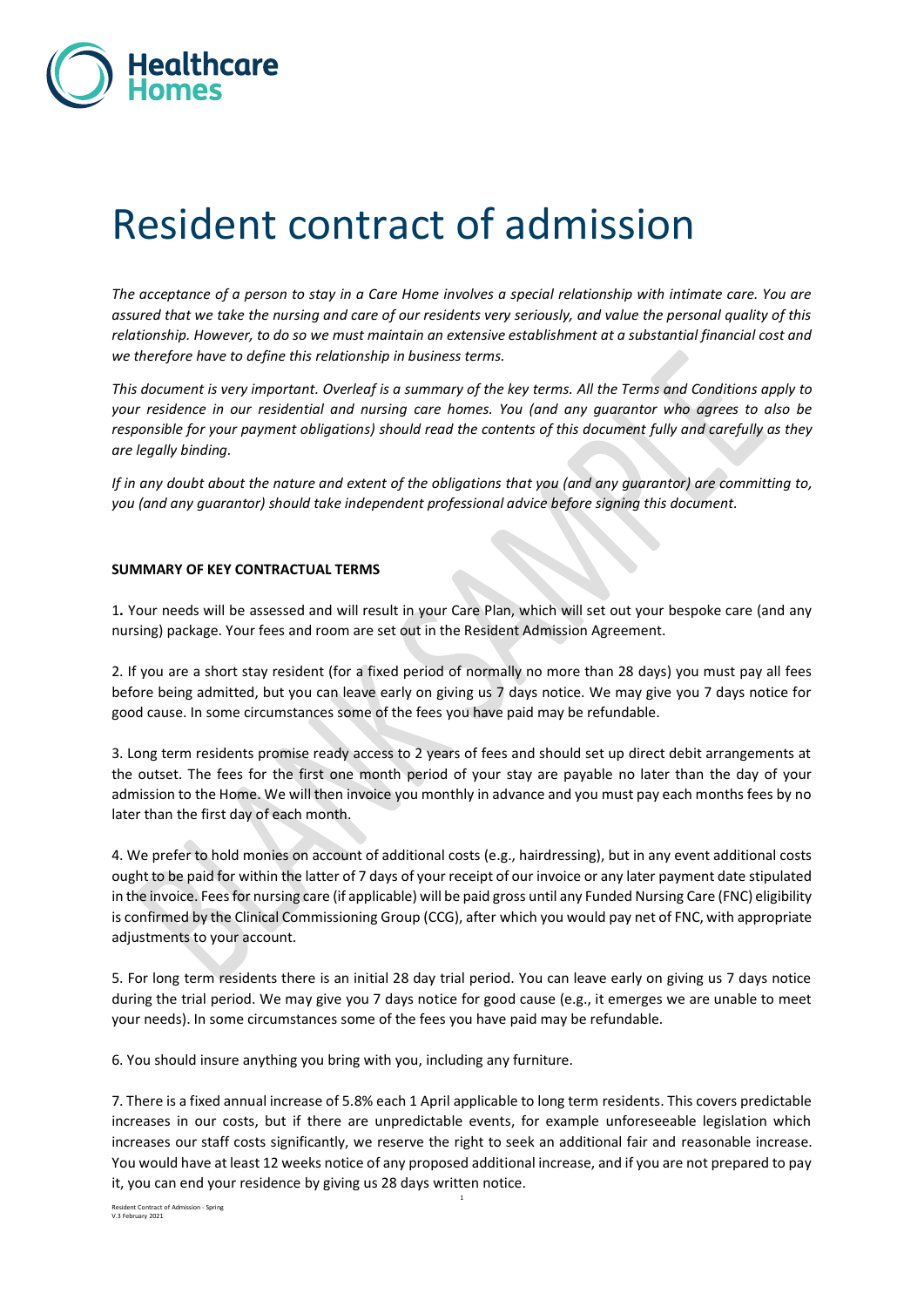

8. Changes in your care (or nursing) needs (which will be recorded in your Care Plan) or a change of room may lead to fee adjustments.

9. If you are a long term resident, you should let us know if your financial position changes to the extent that you have less than six months fee funding available. Each year we will ask for an update of your (and any guarantor's) finances. If you have a guarantor, they will have a parallel but personal and independent responsibility to pay any monies due to us which you have failed to pay.

10. If there may be a need to switch from self-funding, we wish to work with you to see if this achievable.

11. If you are a long term resident, your absence from your room would result in a 10% discount for the second through to sixth week of your absence, but the fee for the first week of your absence is payable in full. During these 6 weeks there ought to be discussions between us and you about our keeping the room available for you.

12. If you are a long term resident, either you or we can end your residence on 28 days notice, but we can only do so in certain specified circumstances. Termination can be on no or shorter notice if the circumstances are sufficiently urgent or serious (e.g., behaviour which is a risk or danger to you or others). Our preference is to attempt to resolve issues between you and us by discussion and engagement with you.

13. If your belongings are not removed within 10 days of the termination date, we may charge you reasonable removal and storage costs, and eventually will dispose of them.

14. Your estate will be charged a minimum of 3 days post death fees, calculated from the day after your death, and will continue to be charged if your belongings are not removed from your room, subject to a maximum of 10 days post death fees.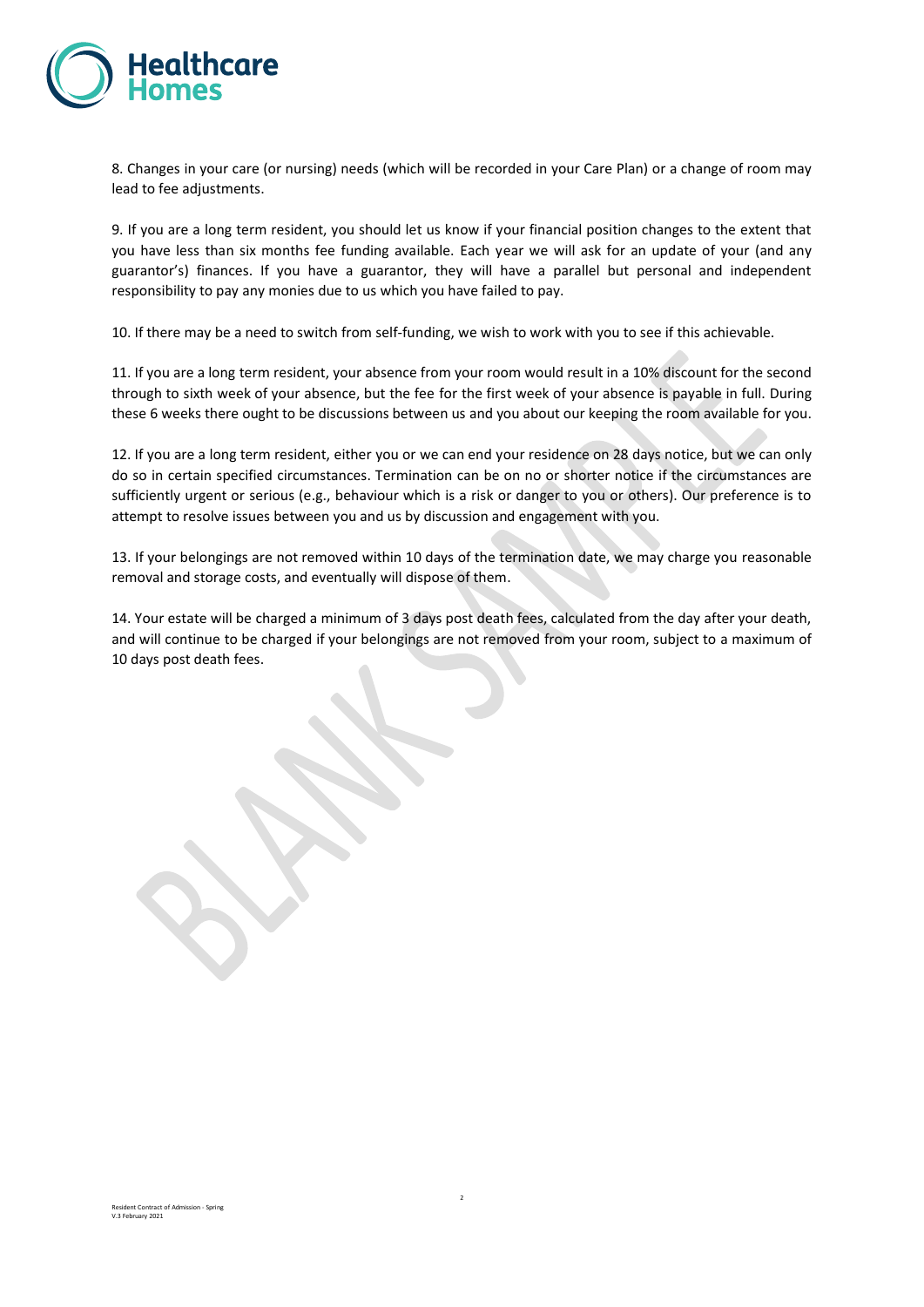

## **Terms and Conditions**

This agreement is made between: -

- 1. Healthcare Homes (Spring) Limited (Company Number 12470212) whose registered office is at The Beeches, Apex 12, Old Ipswich Road, Colchester, Essex, CO7 7QR. (Referred to as **'we', 'the Company'** or **'us'**); and
- 2. The person named in the Residents Admission Agreement or the Resident's Attorney or the Resident's Deputy (referred to as **'you'** or **'the Resident'**)

## **1. Introduction**

- 1.1. These are the terms and conditions on which you become a resident at one of our homes. The summary of the key contractual terms above is merely a summary.
- 1.2. Nothing in the summary of the key contractual terms above shall affect the meaning and effects of this agreement. These Terms and Conditions and the Resident Admission Agreement at the end of this document together constitute the entire agreement between you and us for the care and any nursing services that we provide to you. If there is a conflict between the summary of the key contractual terms, and the Terms and Conditions and the Resident Admission Agreement, the latter shall prevail. Please therefore ensure that you read these Terms and Conditions carefully, and check that the details in the Resident Admission Agreement are complete and accurate. If you think that there is a mistake or require any changes, please contact us to discuss. We will confirm any changes in writing to avoid any confusion between you and us.

## **2. Guarantor (only applicable to Long Stay Residents)**

2.1. If someone (referred to as the **'Guarantor'**) in addition to you is to be responsible for ensuring that fees are paid under this Agreement, you must arrange for the Guarantor to sign this Agreement as well. Where we refer to your obligations to make any payment under this Agreement that obligation will a be joint and personal obligation of your Guarantor.

## **3. Fees**

- 3.1. It is your responsibility to pay all fees associated with your stay at one of our homes.
- 3.2. The fees that you are required to pay for your stay at one of our homes are detailed in the Resident Admission Agreement. If you are a Long Stay resident and paying by Direct Debit, a Direct Debit Mandate must be completed and returned to us prior to admission. Failure to provide such completed Direct Debit Mandate may result in admission being delayed or refused. Any alterations to our bank details ought to be notified to you by us in writing.
- 3.3. There are four circumstances under which your fees may or will be adjusted, as follows:
	- 3.3.1. If your needs change

3.3.1.1. Except in rare, urgent cases, by the time of your admission we will have completed a pre admission assessment, upon which will be formulated your care package in which your needs will be identified and which sets out how we will meet them, all of which shall be recorded in your bespoke Care Plan. With the passage of time those needs may change. If in our reasonable judgement, based on our experience and expertise as a care home operator,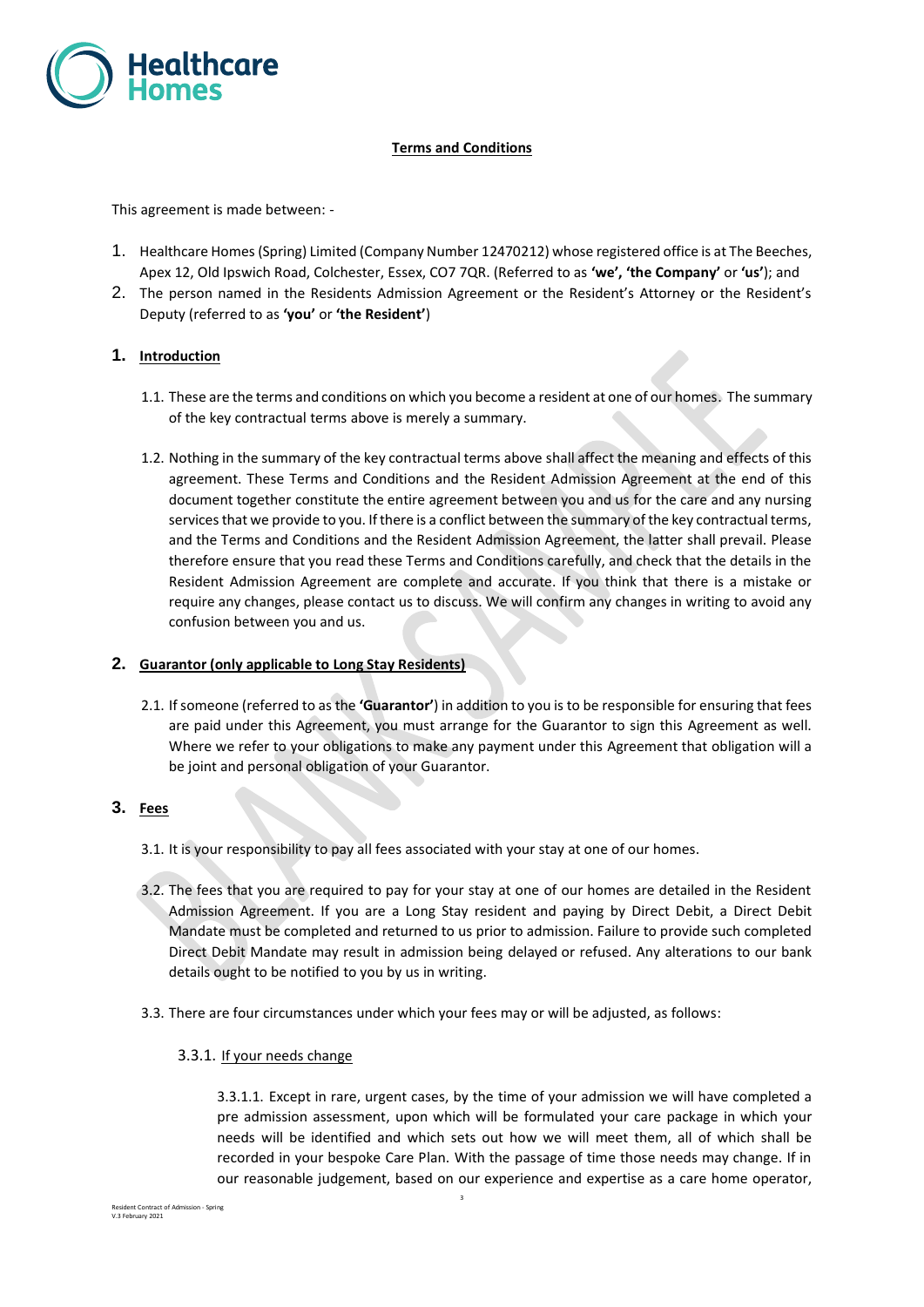

your needs change materially, we shall notify you in writing promptly of that change, the basis for and outcome of our judgement (including our perception of risks and the steps that will meet that change, for example that nursing care has become necessary) and its costs implications. Any fee revisions would be reasonable.

3.3.1.2. Generally, such notification will be given not less than twenty eight (28) days before the change and any fee revision is implemented. Fee revisions (subject to clause 3.3.1.4) become payable from when we start providing you with your revised needs.

3.3.1.3. If your needs change is urgent (for example severe behavioural issues which put you or other residents at risk), we shall notify you as quickly as practicable, and implement the necessary steps to meet that urgent needs change immediately. In such instances we reserve the right to charge you immediately a revised, reasonable fee.

3.3.1.4. If you disagree with our assessment of your needs change or the steps to be taken to address it, you should consult an independent healthcare professional and obtain and share with us their opinion on our assessment within twenty eight (28) days of your receiving from us written notification of your needs change. Provided you have sent us the opinion within such twenty eight (28) days and we have the capability to implement it, we shall accept and comply with that opinion. If the opinion confirms our assessment, you will be liable for our revised, reasonable fees from the day we started implementing the needs change.

3.3.1.5. If after more than twenty eight (28) days of your receiving from us notification of your needs change you still do not agree with our assessment and/or the confirmatory opinion of the independent healthcare professional, you may give the Home Manager at the Home not less than twenty eight (28) days written notice of termination (which will commence on the date you give us written notice), but you will remain liable for our revised, reasonable fees (in so far as they are more than the fees charged before the needs change) until you have left the Home permanently, and if you do not pay them, we shall be entitled to give you twenty eight (28) days written notice of termination (which will commence on the date we give you written notice) and if necessary commence court recovery steps.

#### 3.3.2. Change of room

3.3.2.1. If you wish to have a superior (or inferior) room to the one which you occupy, then subject to availability and agreeing a revised, reasonable fee, we will endeavour to meet your request.

3.3.2.2. If there is a change of funding upon your ceasing wholly or partly to be a private payer, and a local authority or an NHS body proposes and we agree to accept such funding, our agreement to accept such funding may be conditional on your moving to a different room. This would also bring an end to this Agreement and you will need to enter into our Funded Terms and Conditions of Stay. We would enter into an agreement with the local authority or the NHS body. If you wished to have facilities and/or services beyond those provided under our agreement with the local authority or the NHS body, a Lifestyle Choice Top-Up Contract would need to be entered into with us.

3.3.2.3. There may be a need to change your room, which we would discuss with you beforehand. Unless the circumstances are urgent, we will give you at least 5 working days' written notice of the proposed change and an explanation for it. If an emergency has caused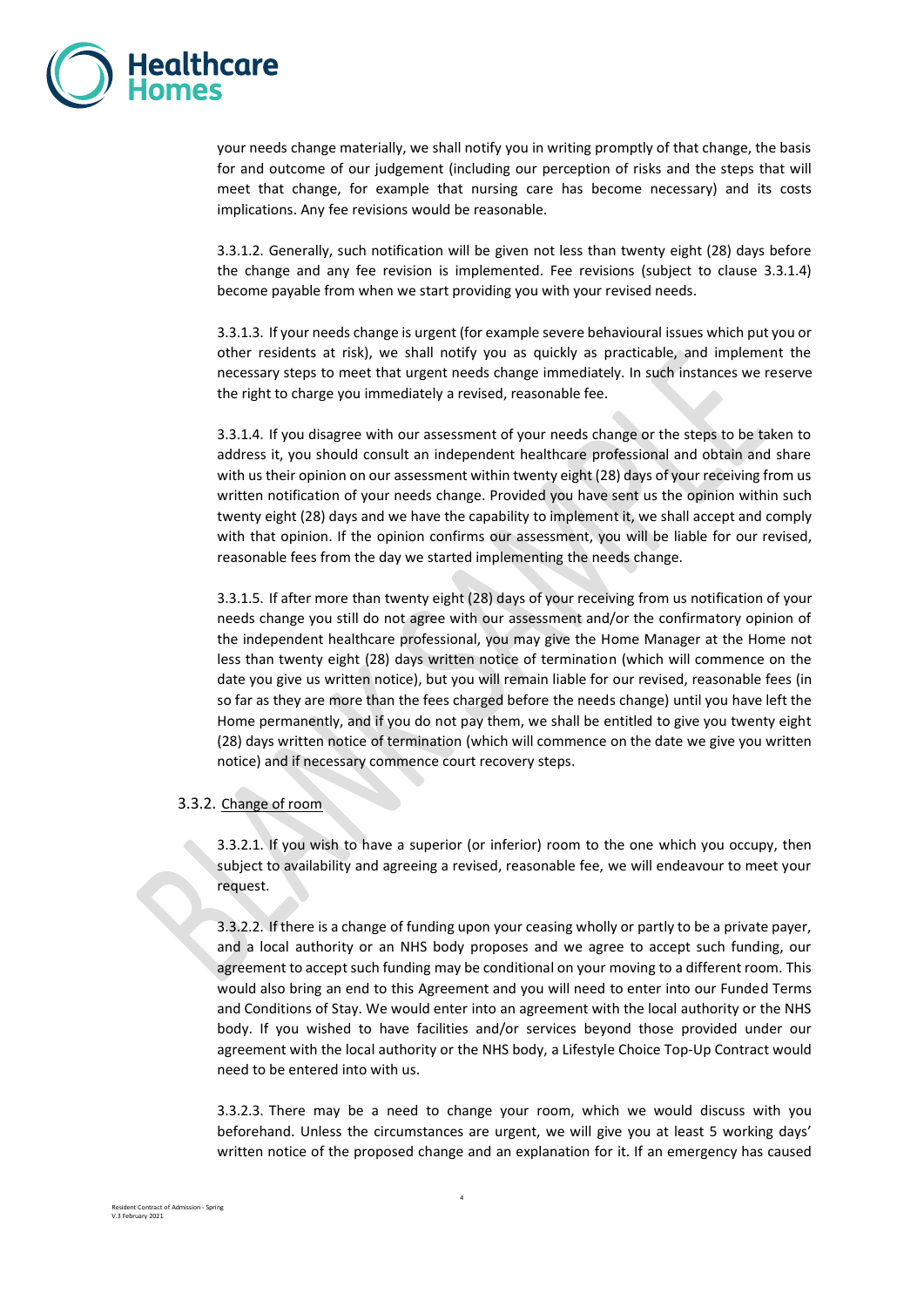

the relocation, once it ends, we will return you to your previous room once it is safe and practical for us to do so.

#### 3.3.3. Annual fee increase of 5.8%

3.3.3.1. This increase (referred to as the **'Fixed Increase'**) shall be applied each 1 April, subject to clauses 3.3.3.3 and 3.3.3.4 below. As an illustration, if you enter a home on 1 August 2020 at a weekly fee of £1,000, on 1 April 2021 the Fixed Increase would result in a revised fee of £1058.00.

3.3.3.2. The Fixed Increase is intended to cover readily predictable staffing costs increases such as staff and agency staff costs increases (including foreseeable increases in employer pension contributions and the National Living and Minimum Wage) and readily predictable running costs increases such as rent, rates, utility bills, insurance, heating, food, medical supplies, equipment and keeping the Home well maintained and in good order.

3.3.3.3. If your stay at the Home starts between 1 January and 31 March, the Fixed Increase will apply on the second 1 April of your residence, and not on the first. For example, if you are admitted on 1 January 2021 your first Fixed Increase would be applied on 1 April 2022.

3.3.3.4. You shall have the right to give the Home Manager at the Home not less than twenty eight (28) days written notice of termination, and provided that notice is given to us at least twenty eight (28) days before 31 March and you have also left the Home by then, you will not have to pay for the Fixed Increase applicable on 1 April of that year.

## 3.3.4. Fee increase for unpredictable cost increases (referred to as '**Additional Increase**')

3.3.4.1. It is possible that actions are taken or caused by government or quasi governmental agencies (central or local) which have a significant and obvious impact on our costs, such as taxes or other levies, which are not readily predictable, and were therefore not taken into account when we calculated the Fixed Increase. Examples might include increases in employer pension contributions or in the National Living and Minimum Wage beyond the amount readily predictable or requirements for significant increases in staff qualification or staff to resident ratios which will have a significant impact on our costs.

3.3.4.2. If there are circumstances which give rise to an Additional Increase, you will receive written notice of it together with an explanation at least twelve (12) weeks prior to our implementing such Additional Increase. If you are not prepared to pay such Additional Increase, you shall have the right to give the Home Manager at the Home not less than twenty eight (28) days written notice of termination, and provided that notice is given to us at least twenty eight (28) days before that Additional Increase is due to be implemented and you have also left the Home by then, you will not have to pay such Additional Increase.

## **4. Length of Agreement for Short Stay Residents and Overstay**

4.1. Subject to complying with the terms of this Agreement the Resident will be entitled to reside in the Home for the full period of the Short Stay set out in the Resident Admission Agreement but must vacate the Home at the end of that period. Any part of a day upon which you arrive or depart constitutes a full day's residence.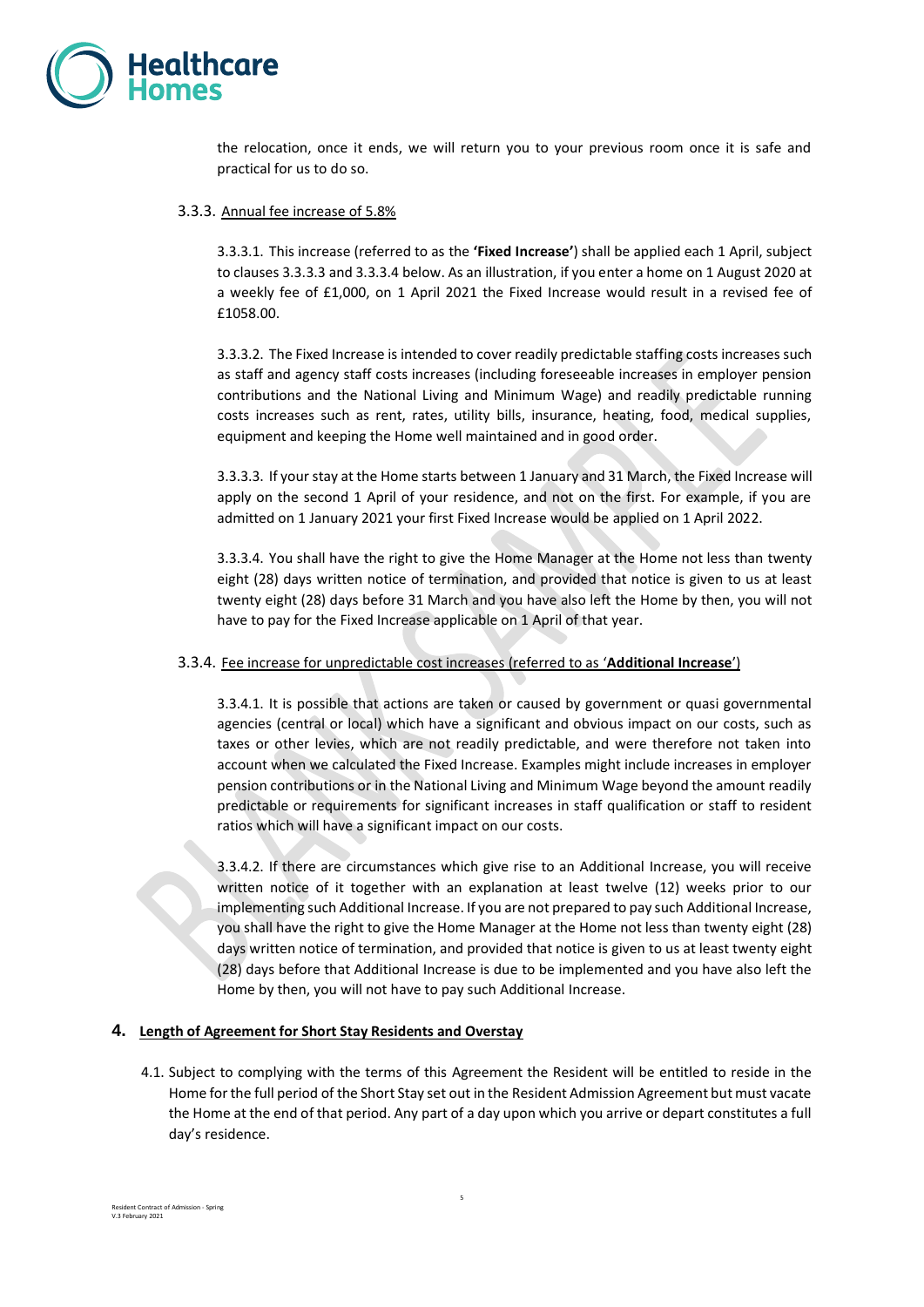

- 4.2. You may write to us to end your Short Stay at any time by sending or giving the Home Manager of the Home not less than seven (7) days written notice of termination (which will commence on the date you provide written notice).
- 4.3. We may write to you to end your Short Stay at any time by sending or giving to you not less than seven (7) days written notice of termination (which will commence on the date we provide written notice) if:
	- 4.3.1. Having consulted with you and or those at an appropriate external health care agency (for example a community nurse, GP or social worker) in our reasonable opinion we are unable to provide the degree of care and or nursing to meet your assessed needs; or
	- 4.3.2. In our reasonable opinion there are circumstances or behaviour which despite any consultation and management efforts are seriously detrimental to the welfare of other residents or to the conduct of the Home.
- 4.4. At the end of any Short Stay termination notice period the Resident's licence to occupy their room ceases, and the Resident shall leave the Home taking with them all belongings and any furniture the Resident brought with them.
- 4.5. If you overstay your Short Stay period, until you leave the Home or enter into a further agreement with us, you shall continue to be liable to us at the Gross Daily fee set out in the Resident Admission Agreement and in all other respects your continued residence will be subject to these Resident Admission Agreement terms which are applicable to Long Stay Residents.

## **5. Fees for Short Stay Residents and Circumstances where some of the Fee you have paid may be Refunded**

- 5.1. The period of the Short Stay will be set out in the Resident Admission Agreement along with the associated fee for such stay, calculated at a daily rate. The Short Stay fee must be paid to us in full in cleared funds prior to admission.
- 5.2. In the event of your death during the Short Stay period set out in this Agreement, taking account of the provisions of clause [13](#page-10-0) there may be due to your estate a pro rata refund of the fee you have paid.
- 5.3. In the event that you are in hospital during a Short Stay or you are otherwise absent from the Home, calculated from the eighth day of your absence until the earlier of the day you return to the Home, or if you do not return to the Home, the end of your Short Stay period a 10% discount will be applied pro rata to the fee you have paid, and will be refunded to you. This 10% discount represents our savings arising from your absence, primarily in relation to food, heating, lighting and laundry. If it is clear that you will not be returning to the Home or, after consultation with you, it is agreed that you will not be returning to your room, the Short Stay fee that you have paid will be refunded pro rata if and to the extent that your room is occupied by another Resident at any time during the remainder of the Short Stay period.
- 5.4. You may be due a pro rata refund of the payment made to us:
	- 5.4.1. If you have given us notice under clause 4.2 above calculated by reference to the end of the notice period; or
	- 5.4.2. If we have given you notice under clause 4.3 above calculated by reference to the end of the notice period; and/or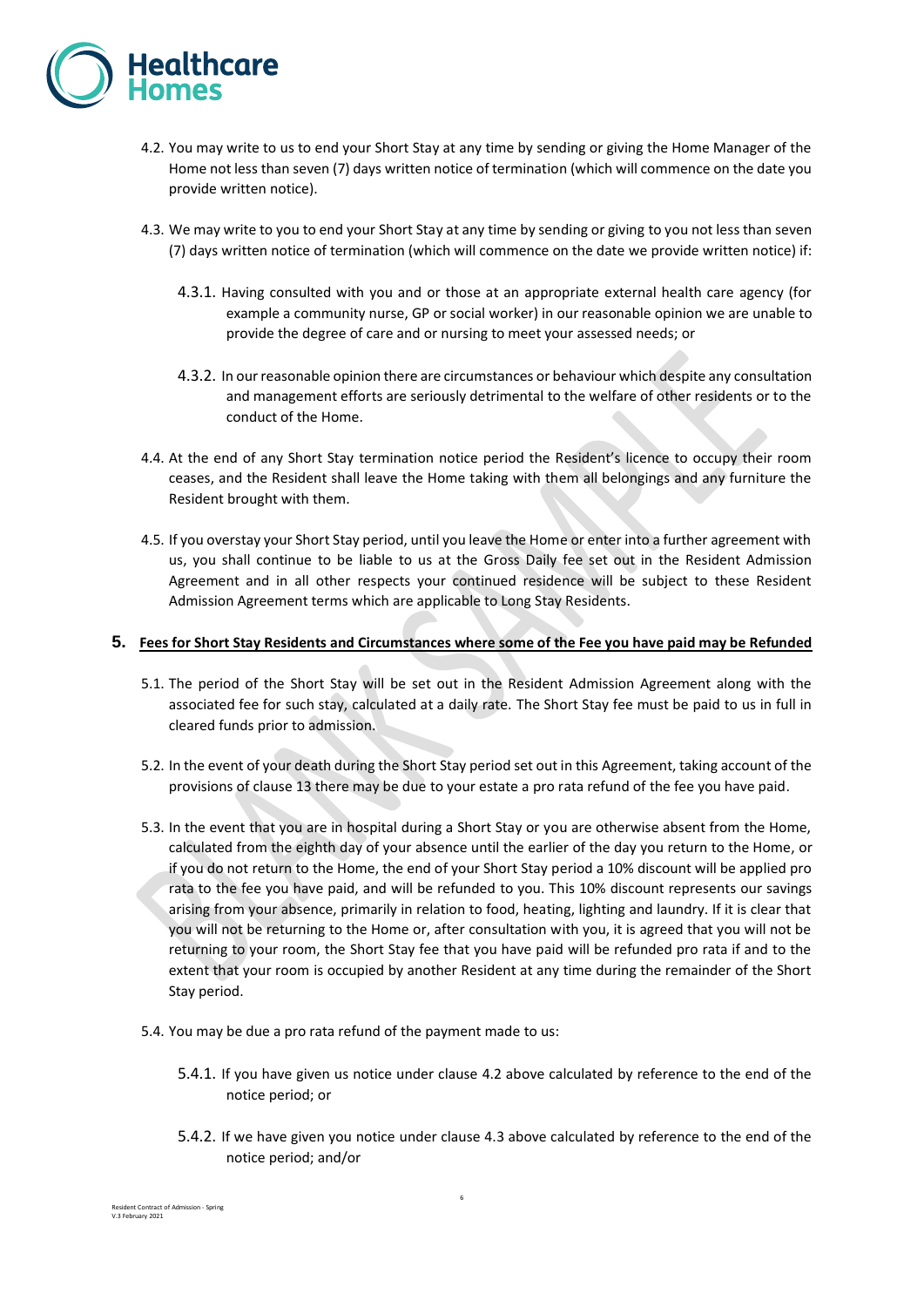

5.4.3. If your room is occupied by a new resident after notice under clause 4.2 or clause 4.3 has been given, and before the end of the notice period your room is occupied by a new resident, calculated by reference to the period between such new occupation and the end of such notice period.

## **6. Fees for Long Stay Residents**

- 6.1. The weekly fees for your stay as a Long Stay Resident are shown in the Resident Admission Agreement and are payable in advance as follows. The first payment shall be due no later than the day of your admission and shall cover a period of one month from the day of admission. Thereafter, we will invoice you monthly in advance for your stay at the Home. You must pay the fees payable and due for each calendar month period by no later than the first (1st) day of that calendar month. *For example, if you are admitted on 26 October, the initial payment will cover the one month period of 26 October to 25 November, on 1 November you will pay for the rest of November, i.e., covering the period 26 November to 30 November, and on 1 December you will pay for the period 1 December to 31 December.*
- 6.2. If on admission it has already been confirmed to us by the relevant NHS Clinical Commissioning Group ('**CCG**') that you have eligibility for Funded Nursing Care ('**FNC**'), we shall collect fees net of FNC. If FNC eligibility has not been confirmed by the CCG at the time of your admission, or if at a later date during your residence you become eligible for FNC; once we have confirmation and details of your FNC entitlement from the CCG (which we will confirm to you) we will adjust your account accordingly so that you are only charged net of FNC. You will also be notified as soon as reasonably practical if FNC ceases or the amount of FNC we receive changes, and the consequential adjustment to the net amount you pay. If there is disagreement between you and us about whether the decision of a CCG about your FNC eligibility involves a change in your needs, clauses 3.3.1.4 and 3.3.1.5 shall apply.
- 6.3. Subject to clause [13,](#page-10-0) where the Resident is absent from the Home, fees shall remain payable for the period of absence as follows:
	- 6.3.1. For the first seven (7) days 100%; and
	- 6.3.2. From the eighth (8) day and for the following 5 weeks 90% (i.e., a discount of 10% representing our savings arising from your absence, primarily in relation to food, heating, lighting and laundry).
	- 6.3.3. We shall endeavour to consult with you about your return to your room, but if it remains empty after this 6 week period, we reserve the right to terminate this Agreement by giving you twenty eight (28) days written notice. The 10% discount set out at clause 6.3.2 above will be applied during any such twenty eight (28) days written notice period. We will not charge you if and to the extent that FNC is withdrawn or reduced during your absence and if your room is occupied by a new resident during such termination notice period, your fees liability will be adjusted appropriately.

## **7. What your Fees include**

<span id="page-6-0"></span>7.1. Where possible the room allocated upon admission to the Home will remain your room. Clause 3.3.2 deals with a change of room and any associated fee adjustments.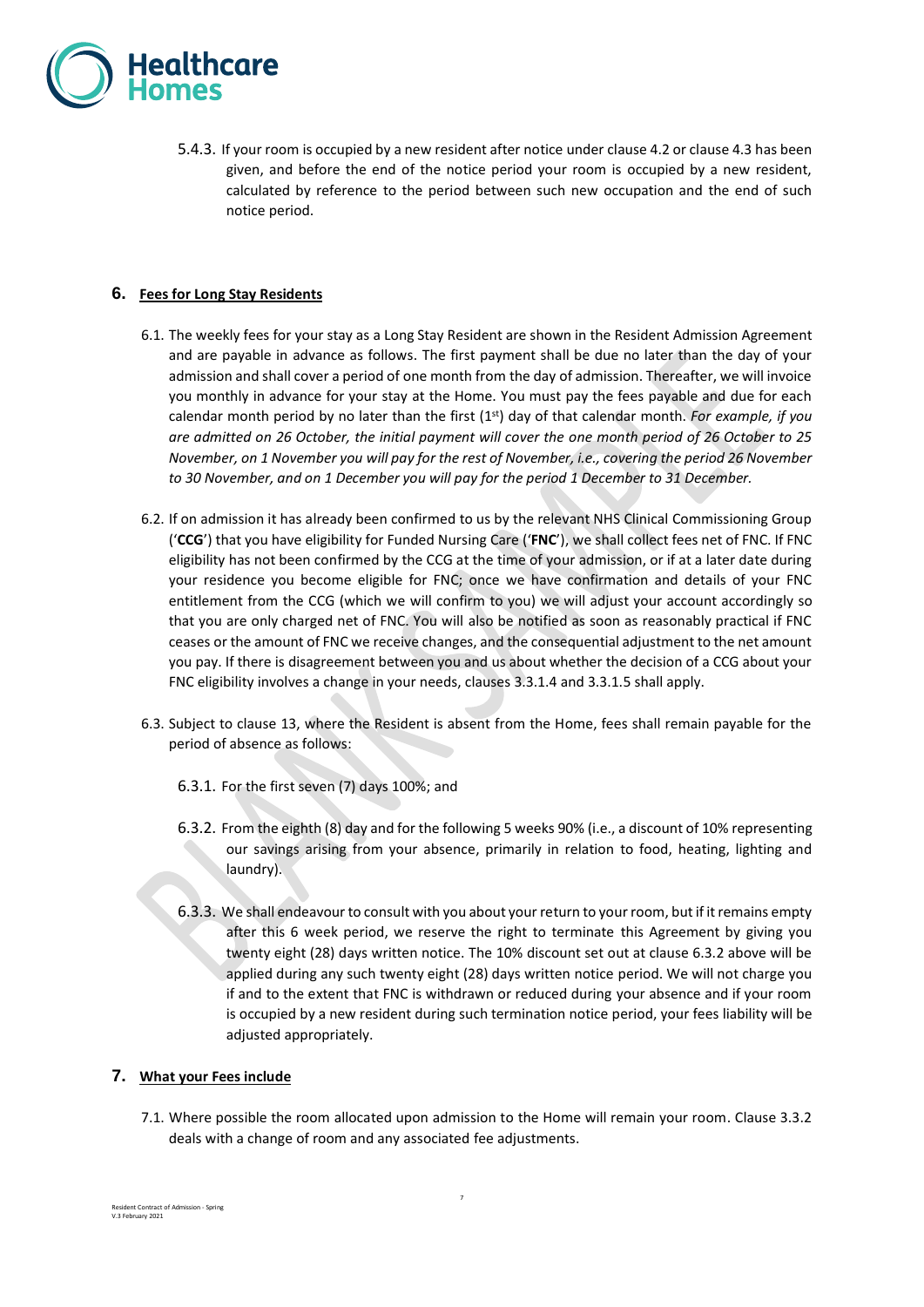

- 7.2. The fees charged by us include the costs we incur in staffing the Home on a 24-hour basis to provide care (and nursing, where applicable) and support services in accordance with your assessed needs. This includes:
	- 7.2.1. Your right to use the room allocated to you, or such other room as we may determine from time to time;
	- 7.2.2. Such food and drink as is normally required by a resident of the Home and will include breakfast, dinner and supper with a reasonable choice of menus (including special diets), along with the reasonable provision of snacks throughout the day;
	- 7.2.3. Heating and lighting;
	- 7.2.4. Cleaning of rooms;
	- 7.2.5. Periodic decorating of the Resident's room;
	- 7.2.6. The provision of appropriately trained staff on a 24-hour basis;
	- 7.2.7. Laundering of bed linen and personal items not requiring dry cleaning or specialist washing;
	- 7.2.8. The residential (and nursing, if appropriate) care recorded in your Care Plan as meeting your assessed needs and which comprises your care (and, if applicable, nursing) package.

#### **8. What your fees do not include**

- 8.1. Your fees do not cover anything not included in clause [6.3.3,](#page-6-0) for example, but not limited to:
	- 8.1.1. The costs of newspapers and periodicals, hairdressing, toiletries, dry cleaning, chiropody, treatment by dentists or opticians, or the purchase of clothing and personal effects.
	- 8.1.2. We are not obliged to provide an escort for any external scheduled appointments or emergency attendances. However, if we do provide an escort for such appointments, we will charge a reasonable escort duty fee at an hourly rate which will reflect the level of experience and qualification of the person(s) providing the escort. Except in urgent cases we shall notify you of the identity of the escort(s) and their hourly rate beforehand.
	- 8.1.3. Any damage that you or a visitor of yours causes to the Home (including equipment and your room) over and above that which would be expected to be caused by usual wear and tear, the cost of which you will reimburse us.
- 8.2. We shall invoice you regularly for any such additional costs and fees, which shall be paid by you within the latter of seven (7) days of your receipt of our invoice or any later payment date stipulated in the invoice. We may ask you to provide us a reasonable amount on account of such additional costs and fees, and in that event you ought to comply with such a request within seven (7) days of our making it, failing which we reserve the right to cease providing or arranging for the provision of such goods or services. There will be kept at the Home a record of the preceding twelve (12) months additional costs and fees (including where received by us invoices for goods or services provided by third party suppliers) and upon request there will be made available by the Home a statement of any monies which we have received on account and their application.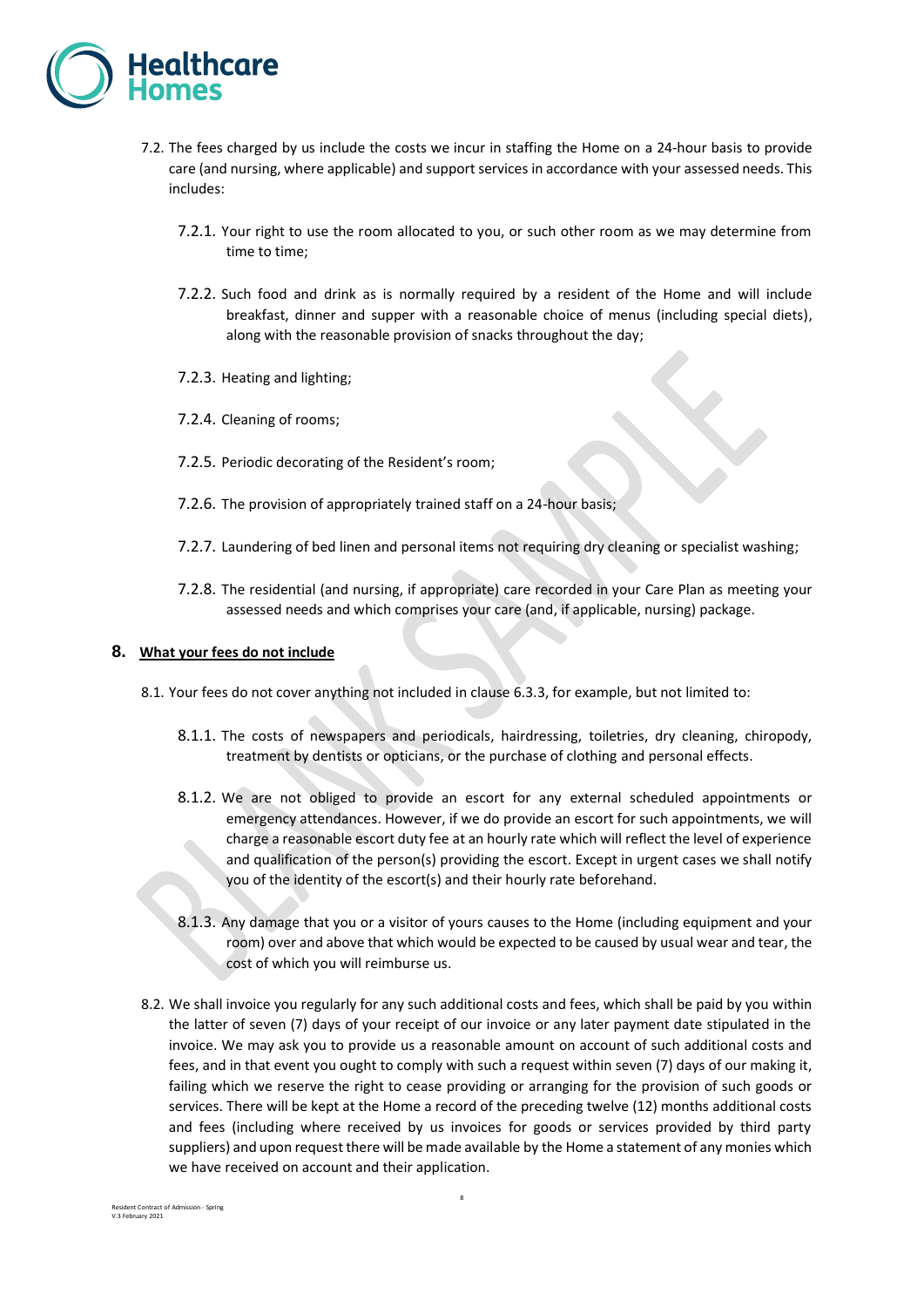

## **9. Funding Arrangements (only applicable for Long Stay Residents)**

- 9.1. You and any Guarantor promise that there are readily accessible funds sufficient to pay for your care for at least 2 years from the date of admission to one of our care homes. We have asked you and any Guarantor to provide us with information to evidence such sufficiency which ought to be provided prior to your admission to the Home. These are important factors in our agreeing to admit you into the Home.
- 9.2. We may also ask you and any Guarantor once a year to provide reasonable financial information to evidence your ongoing ability to self-fund. You and any Guarantor ought to provide us with the financial information we request within twenty eight (28) days of our request being made.
- 9.3. Where the Resident or Guarantor becomes aware that the Resident's available assets, or in the case of a Guarantor their own assets, total less than six (6) months worth of total fees payable under this Agreement, they should contact the Home Manager to discuss their options regarding future payment, funding options and continued residence in the Home.
- 9.4. Where there is a proposal that the Resident's funding status might alter through the provision of NHS Continuing Healthcare or local authority funding, the Home Manager at the Home should be informed immediately of any such proposals by the Resident or Guarantor. We shall work with you, such authorities and anyone who might top-up any shortfall between fees offered by a CCG for NHS Continuing Healthcare or by a local authority and our required weekly fee, and endeavour to agree terms with them by which you are able stay at the Home despite a change of funding, but we cannot guarantee the outcome of such discussions, and you may be required to leave the Home. If those discussions are successful, new contracts ought to be entered into with such CCG or local authority (and, if applicable, any top-up payer), and this Agreement will come to an end from the date the local authority or CCG agrees to pay us for your continued stay at the Home.

# **10. Trial Period for Long Stay Residents**

- 10.1. The first four (4) weeks of your stay in the Home is a trial period during which time either we or you can terminate this Agreement by giving the other party seven (7) days written notice of their intention to terminate, which will commence on the date notice is given. Your notice should be given in writing to the Manager at the Home. We will only give you notice if we have good reason, such as behaviour which puts you or others at risk or because we cannot meet your care or nursing needs.
- 10.2. If your room is occupied by a new resident after such termination but before the end of the trial period, we will refund you a proportion of the advance payment made to us which is attributable to the period of such occupation.

## **11. Our rights to end this Agreement (only applicable for Long Stay Residents)**

- 11.1. We may write to you to end this Agreement by providing you with not less than twenty eight (28) days prior notice (which will commence on the date notice is given) if:
	- 11.1.1. Any amount lawfully due to us is not paid within thirty (30) days of our written request for such payment and no realistic proposals have been made for such payment and for payment of the further sums that will have fallen due by the end of the thirty (30) days written request period; or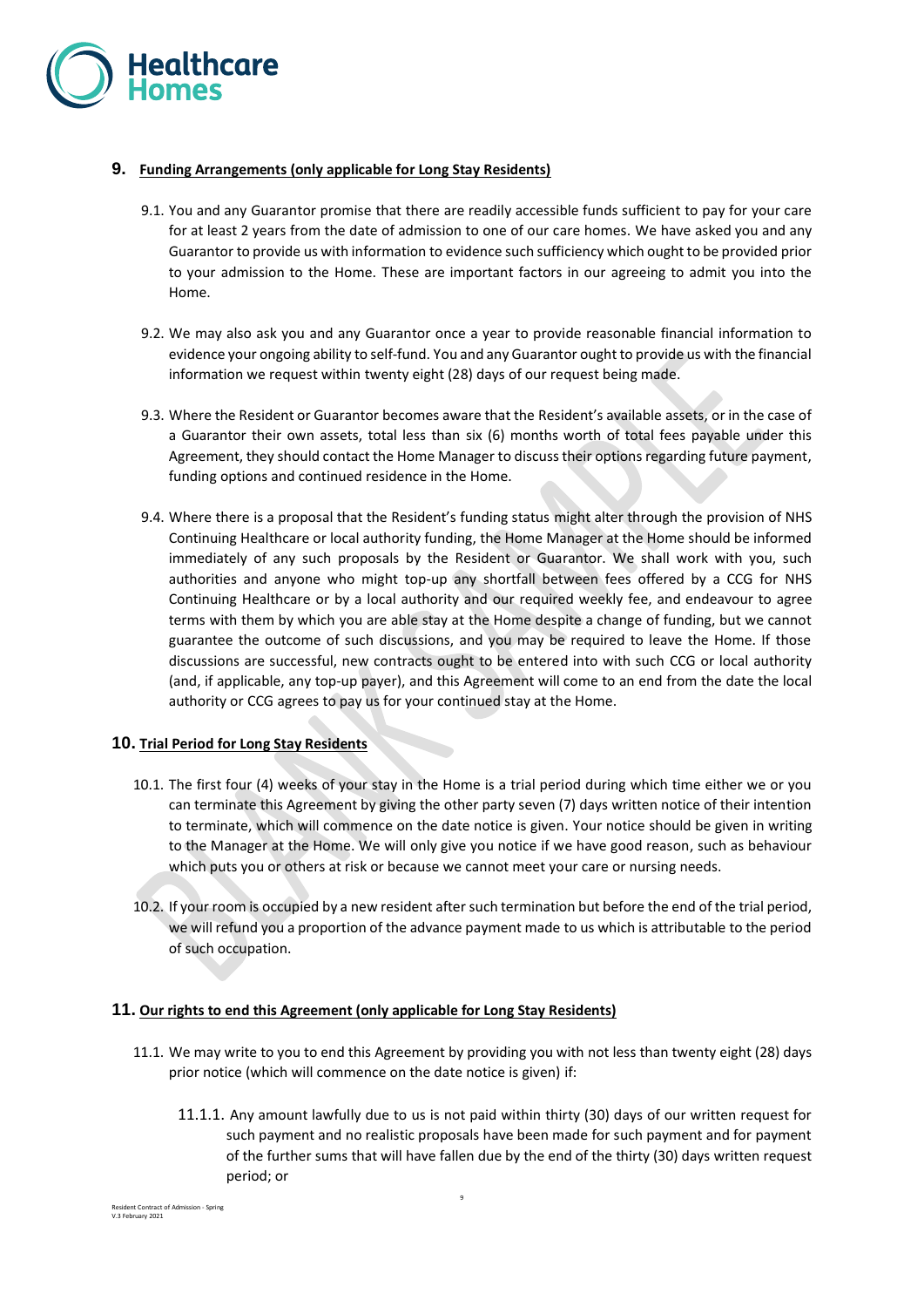

- 11.1.2. In accordance with clause 3.3.1.5; or
- 11.1.3. The circumstances in clause 6.3.3 apply; or
- 11.1.4. If there is a proposed switch of funding (see clause 9.4) to which we do not agree; or
- 11.1.5. Having consulted with you and or those at an appropriate external health care agency (for example a community nurse, GP or social worker) in our reasonable opinion we are unable to provide the degree of care and or nursing to meet your assessed needs; or
- 11.1.6. Following any other material breach by you of this Agreement, if such material breach continues for twenty-eight (28) days after a request in writing from us to you requesting the breach be remedied.
- 11.2. We may end this Agreement at any time by providing you with immediate written notice (or notice of such length which is in our view appropriate) if in our reasonable opinion there are circumstances or behaviour which despite any consultation and management efforts are seriously detrimental to the welfare of other residents or to the conduct of the Home.
- 11.3. You may appeal any decision to issue a termination notice to the Regional Director responsible for the Home (whose details will be available from the Home) within seven (7) days of your receiving the termination notice from us.
- 11.4. At the end of any termination notice period the Resident's licence to occupy their room ceases, and the Resident shall leave the Home taking with them all belongings and any furniture the Resident brought with them, and calculated to the later date of the end of the termination period and the day the Resident leaves the Home, all amounts lawfully due to the Company or the Resident which have not yet been paid must be paid.

## **12. Your rights to end this Agreement (only applicable for Long Stay Residents)**

- 12.1. You may write to us to end this Agreement at any time by sending or giving the Home Manager of the Home:
	- 12.1.1. not less than twenty-eight (28) days written notice of termination (which will commence on the date you provide written notice); or
	- 12.1.2. not less than seven (7) days written notice (which will commence on the date you provide written notice) following any material breach by us of the Agreement, providing such material breach continues for twenty-eight (28) days after a request in writing from you to us asking for the breach to be remedied; or
	- 12.1.3. in accordance with any of clauses 3.3.1.5, 3.3.3.4 or 3.3.4.2.
- 12.2. At the end of any termination notice period the Resident's licence to occupy their room ceases, and the Resident shall leave the Home taking with them all belongings and any furniture the Resident brought with them, and calculated to the later date of the end of the termination period and the day the Resident leaves the Home, all amounts lawfully due to the Company or the Resident which have not yet been paid must be paid.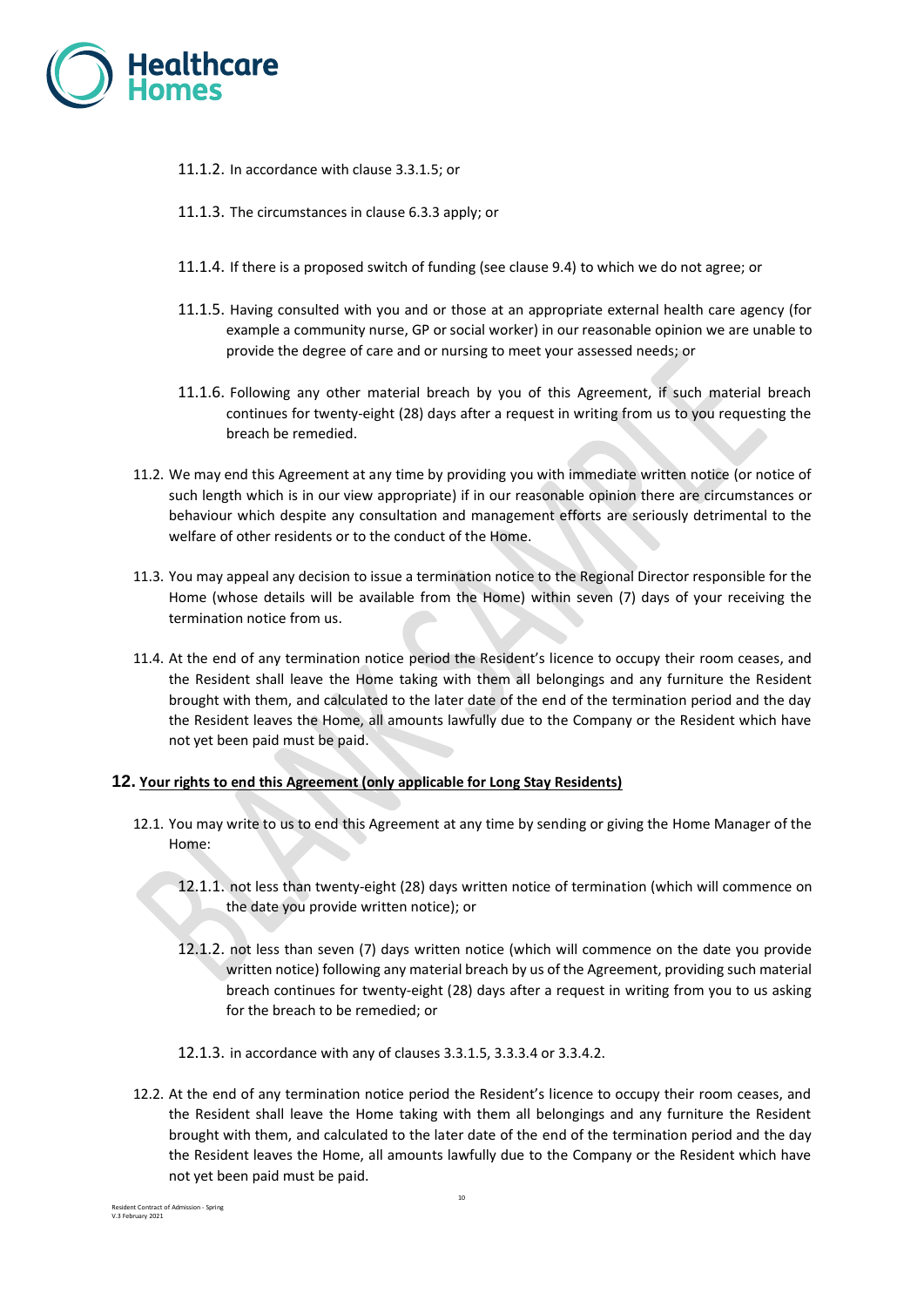

## **13. Termination of Long Stay Residents Agreement outside of the Control of either Party**

- <span id="page-10-0"></span>13.1. Except for those terms intended to have continuing effect, this Agreement will terminate immediately upon the death of the Resident. If this happens, this Agreement will be deemed to have been terminated at midnight on the date of death and the Home will charge to the Resident's estate three (3) day's fees (calculated from the day after the Resident's death) pending clearance of the Resident's room (and additional sums in the circumstances set out at clause 14). If we receive any FNC contributions for any nursing care prior to death, we shall credit the Resident's account accordingly.
- 13.2. Any refund of fees or cash we hold will be paid to your estate and any outstanding fees, or other costs or charges due to the Company, together with any interest properly due, shall be paid by your estate or (if there is one) Guarantor.

# **14. Other Effects of Termination - Charges if your Room is not Cleared - and Sale and Disposal of your Belongings and any Furniture**

- 14.1. If the room is not cleared of all of your possessions within three (3) days of this Agreement terminating in accordance with clause 11 or 12 and you have not taken all your belongings and any furniture with you, we reserve the right to charge an additional fee equal to the daily rate for a maximum of ten (10) days.
- 14.2. In the event of your death, if the room is not cleared of all of your belongings and any furniture within three (3) days of this Agreement terminating in accordance with clause [13,](#page-10-0) we reserve the right to charge an additional fee equal to the daily rate for a further seven (7) days. Those representing your estate may ask us to extend such period, and provided there is no new occupation of the room and satisfactory arrangements are reached for the payment of continuing daily fees, we shall not object to such a request.
- 14.3. If by the end of the ten (10) days set out in clause 14.1 or the ten (10) days (or more if so requested and agreed) set out in clause 14.2 all of your belongings and any furniture are not cleared, we reserve the right to remove and, where possible, store them at the Home. If it is not possible to store all or some of them at the Home, we may have to store them elsewhere. We shall have the right to charge our reasonable costs of removal and storage, with removal and storage costs calculated at the rate of a reputable storage company.
- 14.4. If any of your belongings and furniture have not been collected at the end of (as the case may be) the period set out at clause 14.1 or the period set out at or agreed in accordance with clause 14.2, we shall have the right to give you or those representing your estate not less than fourteen (14) days written notice before we dispose or sell them. If any of them are of significant money value, we shall try and sell them at a reasonable price. If there is a sale, after deducting our reasonable costs and expenses incurred in such sale, we shall within twenty eight (28) days of sale account to you or your estate for any net sales proceeds.

## **15. Visitors Policy**

15.1. If we have reasonable grounds to suppose that a visitor is an immediate, significant risk to the welfare of any resident, other visitor or member of staff, we have the right to require them to leave the Home immediately. In instances of lesser risk, we shall endeavour to discuss with the visitor and the resident they are visiting our views of their conduct and any conditions for further visits. If we believe the visitor poses a significant risk to any resident, visitor or staff, we may inform them that they are not permitted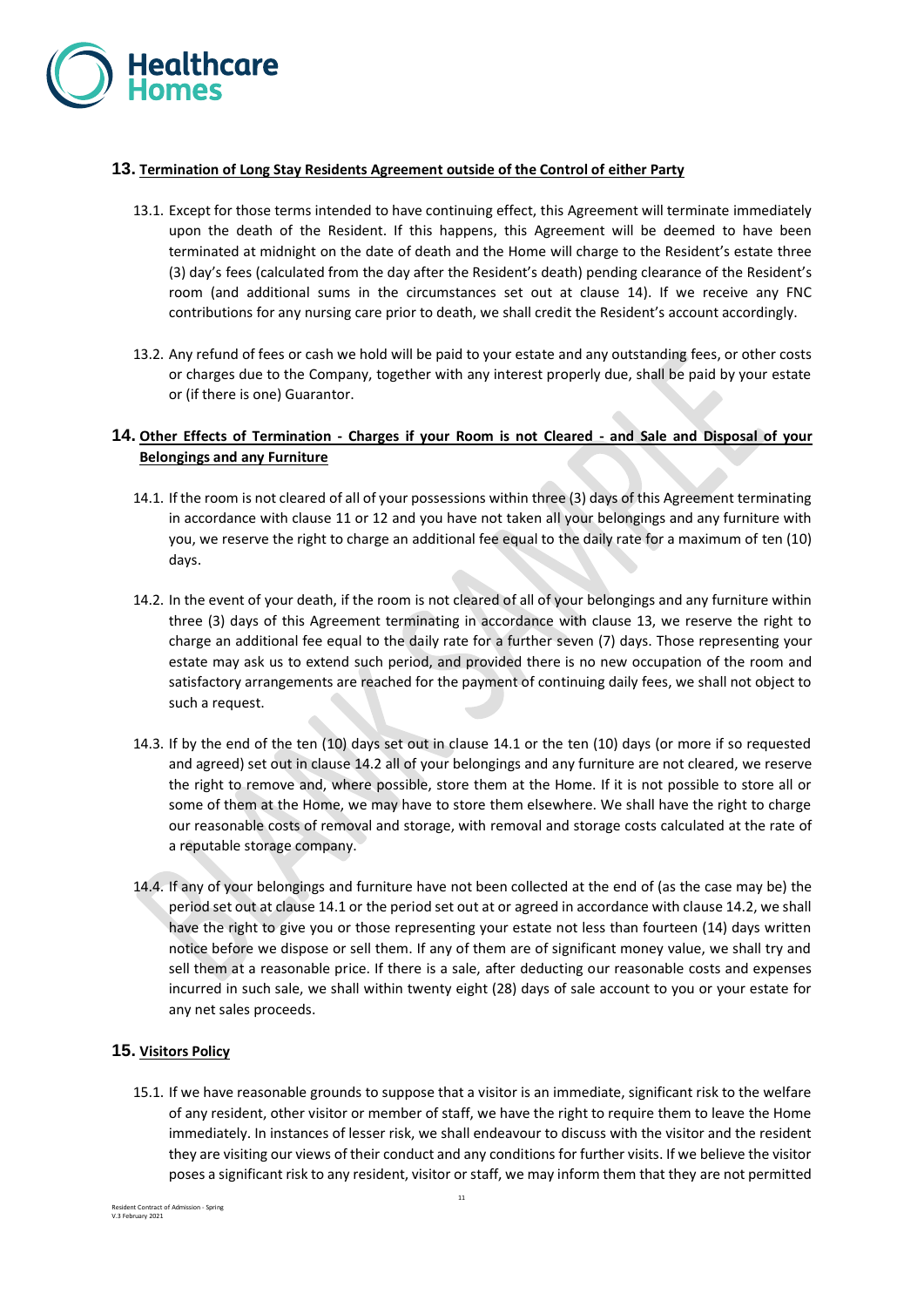

to attend the Home for such period as is reasonable. They or the resident whom they wish to visit can ask that the Home Manager of the Home review the decision to prevent attendance at the Home or any conditions imposed on any future visits and if dissatisfied with such review, may appeal it to the Regional Director responsible for the Home, whose details are available from the Home.

## **16. Interest and Recoverable Costs**

16.1. Any amount due within the Terms of this Agreement that is not paid to the Company on its due date will bear interest from the due date to the date of actual payment (calculated on a daily basis) at the rate of 3% above the base lending rate of the NatWest Bank. This interest, which shall compensate us for our being unable to use of the monies you have failed to pay, shall accrue on a daily basis from the due date until the date of actual payment of the overdue amount, whether before or after judgment. You must pay us interest together with any overdue amount along with all reasonable legal fees, costs and expenses incurred in recovering such overdue amount.

## **17. Insurance**

17.1. You are responsible for insuring to full replacement value all personal furniture and belongings brought in to the Home. The Home shall not be responsible in any way unless the Home has been negligent, fraudulent or breached this Agreement in respect of your belongings. The Resident must not keep large sums of cash or valuable items in his/ her room and, if the Resident does so, it will be at the Resident's risk and the Company shall have no liability for loss of any such cash or valuables. Sums may be deposited in the Home's safe subject to the maximum permitted by our existing insurance policy of £100.

## **18. Our Right to alter this Agreement**

18.1. The Company shall have the right to vary the Terms and Conditions of this Agreement from time to time to ensure the Company is able to deliver safe, effective and efficient care services in line with changing needs of residents, or to adapt to new or changed legislation or regulatory rules. Variations will be notified in writing at least twenty eight (28) days in advance and will take effect from the date stated in the notice.

## **19. Liability**

- 19.1. Nothing in these Terms and Conditions shall exclude or limit liability for death or personal injury resulting from the negligence of the Company, or its employees or agents or breach of statutory duties relating to providing you with goods, products or services or any fraud or fraudulent misrepresentation.
- 19.2. The Company shall not be liable to the Resident or any Guarantor for any loss or damage that is not foreseeable. Loss or damage is 'foreseeable' if it is an obvious consequence of our breach or it is being contemplated by you and us at the time this Agreement is entered in to.
- 19.3. Our total liability to you in respect of any loss of or damage to your belongings shall be limited to £2,500 for any one incident.

## **20. Data Protection**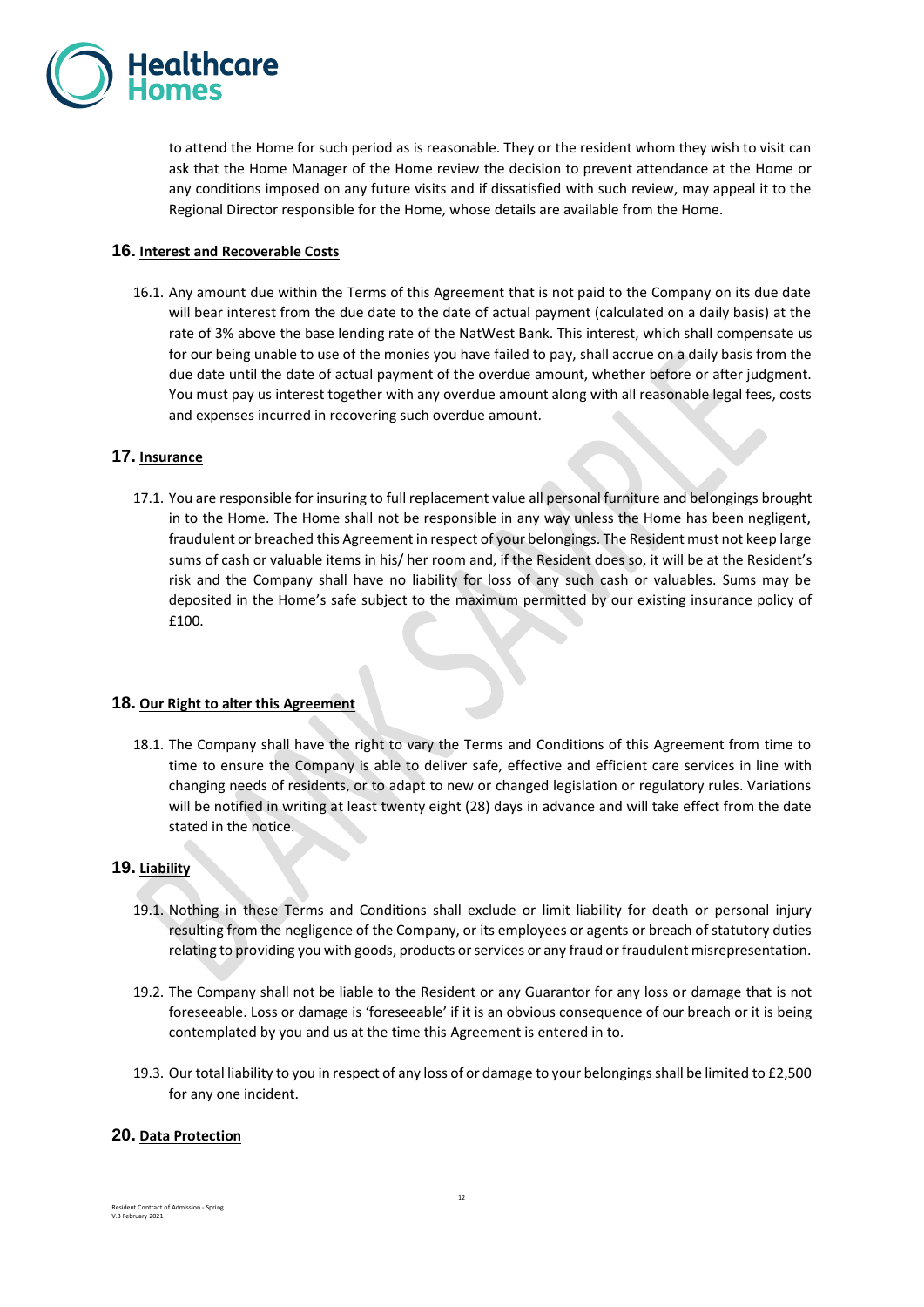

20.1. We will only use your personal information in accordance with the laws that are in force in England, the full details are as set out in our Privacy Policy. You can find our Privacy Policy on our website: [www.healthcarehomes.co.uk/privacy-notice/](http://www.healthcarehomes.co.uk/privacy-notice/) or it will be supplied to you if you ask the Home Manager at the Home.

## **21. Complaints**

21.1. If you have a query or complaint, we will be pleased to help. Our complaints procedure is to be found on our website: www.healthcarehomes.co.uk or it will be supplied to you if you ask the Home Manager at the Home. It also sets out how you can refer your complaint to the Care Quality Commission or contact the Local Government Ombudsman. You can also report any complaint about abuse or alleged abuse to us and/or the local authority safeguarding team. Independent of your complaints rights you have legal rights in relation to our providing our services with reasonable skill and care and complying with our obligations under this Agreement. Advice about your legal rights can be obtained from the Citizens Advice Bureau or Trading Standards.

## **22. Governing Law**

22.1. This Agreement shall be governed by and construed in accordance with English Law and the parties submit to the jurisdiction of the English Courts.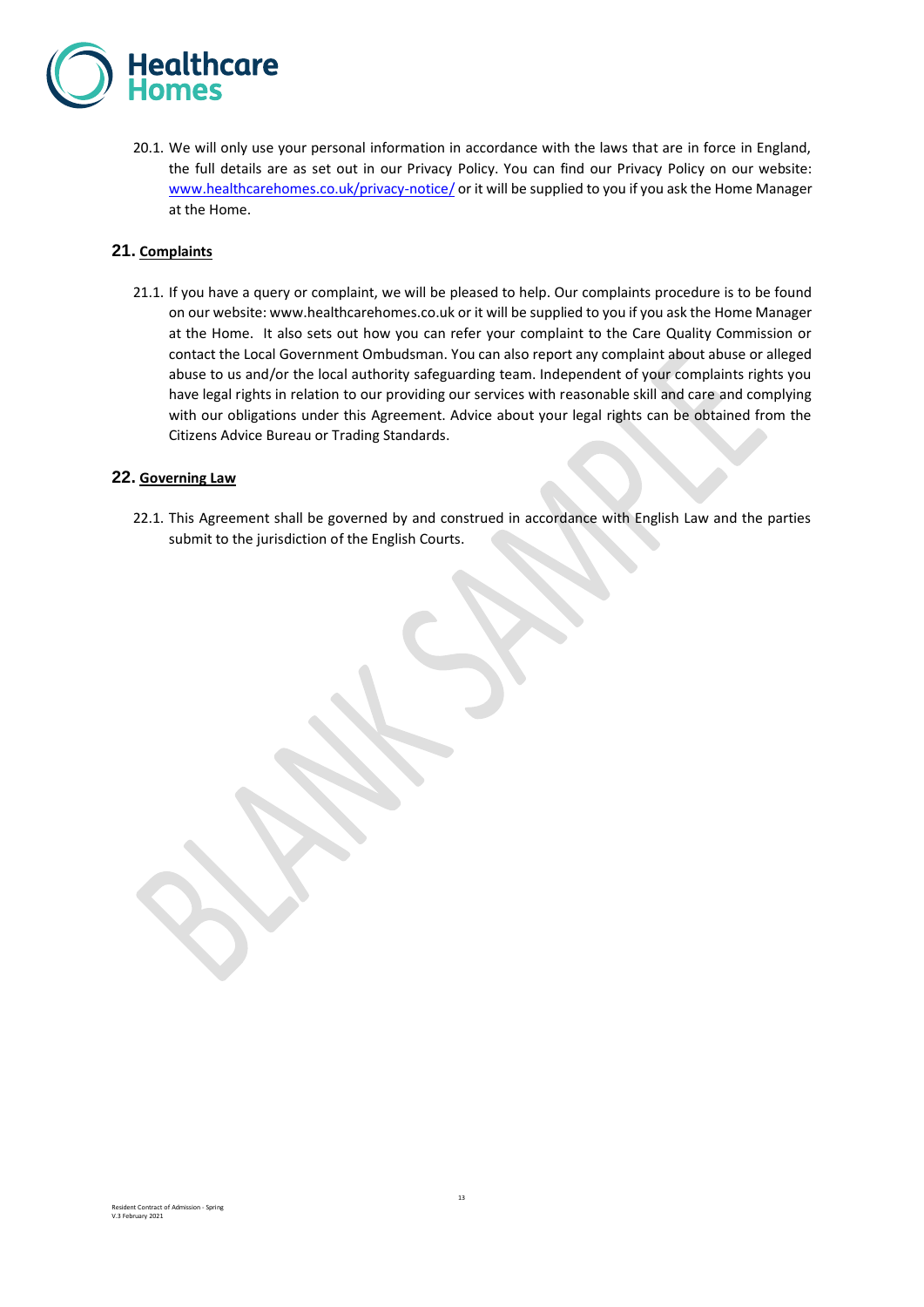

## **Resident Admission Agreement**

……………………………………………………………………………………………………………………………………………………………………

- 1. Resident Name: ……………………………………………
- 2. Mr/Mrs/Miss/Ms/Dr/Rev/ Other
- 3. Date of Birth: ……………………………………
- 4. Care Home Name: ………………………………………………
- 5. Address:

…………………………………………

- 6. Date of Admission: ………………………………
- 7. Room Number: ………………….
- 8. Type of Care: Nursing/ Residential details of which are set out in your Care Plan
- 9. Duration of Stay: *(Indicate as applicable)*

Long Stay

Short Stay (fixed period, normally of no more than 28 days. Complete below)

- 10. Number of days for Short Stay: …………….
- 11. End date of Short Stay: …………………
- 12. Gross weekly fee (including FNC, where applicable) £………………… Any FNC (only applicable if FNC eligibility is confirmed) £………………… Gross Daily fee (Short Stay) £ …………………
- 13. Fixed Increase of 5.8% on each 1 April (clause 3.3.3.1) applicable to Long Stay Residents. Generally, additional costs and expenses are payable within 7 days of your receipt of our invoice (clause 8.2).
- 14. I confirm that I have received a copy of the Terms and Conditions and the Residents Admission Agreement which constitute this Agreement and agree to the terms and conditions contained within them. I undertake to pay the sums due to Healthcare Homes (Spring) Limited on the due dates.

Capacity in which signing *(Indicate as applicable)* Resident Financial and Property Power of Attorney Deputy

Signature: ……………………………………… (please add name and address overleaf)